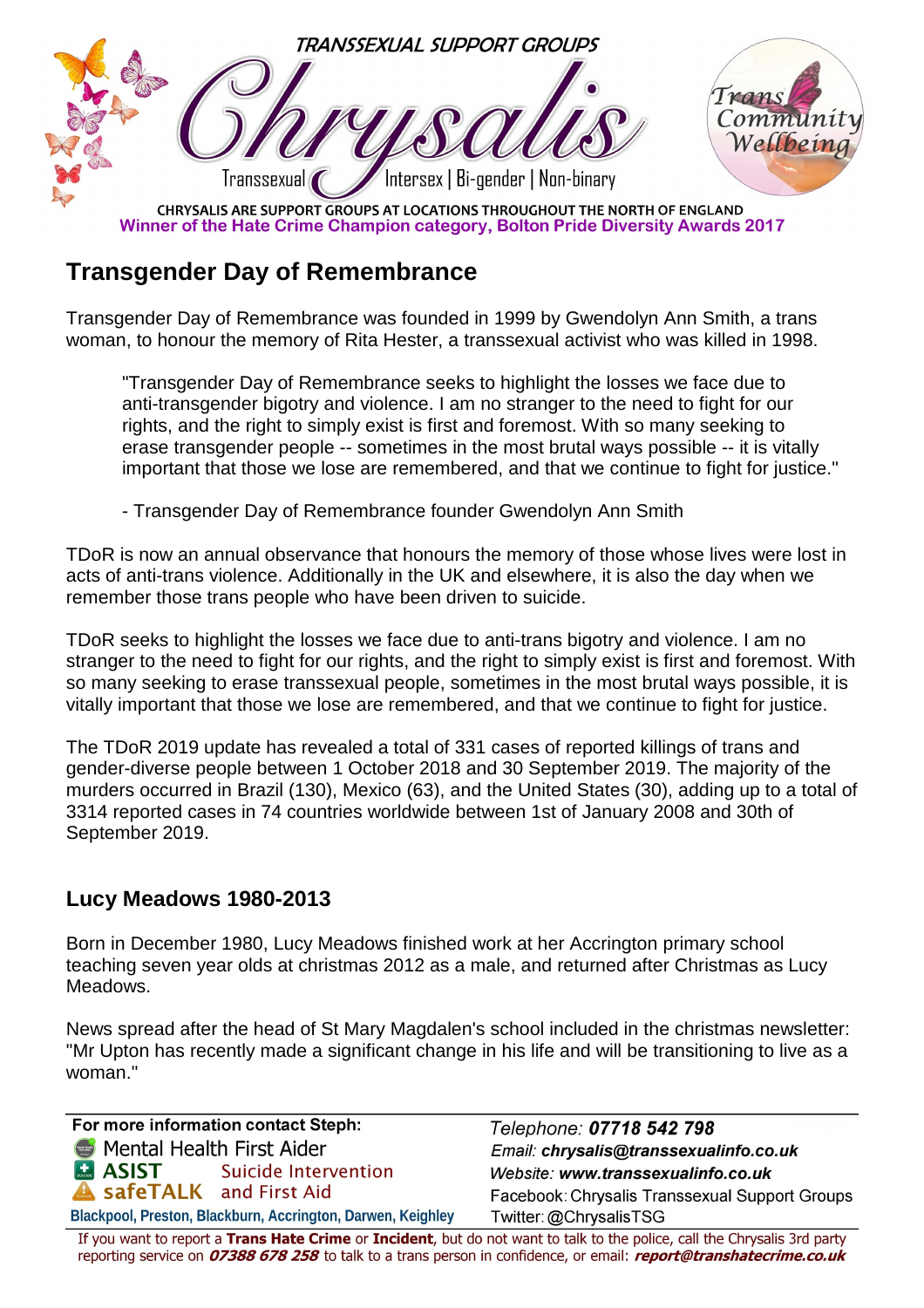

Winner of the Hate Crime Champion category, Bolton Pride Diversity Awards 2017

Concerns from some parents were reported in the media, with one father saying that his three sons at the school were "too young to be dealing with that". Total rubbish, of course, as I attended Lucy's funeral at which some of Lucy's pupils spoke, and they obviously had no problem with it at all.

I got involved over christmas, as an IAG for Lancs Constabulary, when I was asked to speak to Lucy on behalf of the Force, as she was being harassed by the press camped outside her house. This I did at some length and got to know a little about her.

Then on the 20th of December Richard Littlejohn wrote a vile hate column in the Daily Mail, in a piece headlined 'He's (sic) not only in the wrong body … he's (sic) in the wrong job'.

Lucy complained to the Press Complaints Commission on 3 January about "harassment from the press" and particularly the Littlejohn column. The PCC carried out an investigation and on 11 March the Daily Mail offered to take down Littlejohn's article from the paper's website, as well as a photograph of Meadows's wedding to Smith in February 2009, an act the coroner at Lucy's inquest described as token at best.

He said: "Having carried out what can only be described as a character assassination, having sought to ridicule and humiliate Lucy Meadows and bring into question her right to pursue her career as a teacher, the Daily Mail's response was to offer to remove the article from the website," he said, adding: "It seems to me that nothing has been learned from the Leveson inquiry."

Twelve weeks after I spoke to her, Lucy Meadows committed suicide.

As the coroner closed the inquest, he turned to the reporters present and said: "And to you the press, I say shame, shame on all of you."

With Lucy's death came a sea change in the way we were represented in the press and media. In dying Lucy did more for our cause than I could ever hope to do in a lifetime of activism. Because I was involved with her, Lucy's death had a significant impact on me and the work I do, changing the primary focus of my support groups from support to 'no more suicides on my watch'.

For more information contact Steph: Mental Health First Aider **MASIST** Suicide Intervention safeTALK and First Aid Blackpool, Preston, Blackburn, Accrington, Darwen, Keighley

Telephone: 07718 542 798 Email: chrysalis@transsexualinfo.co.uk Website: www.transsexualinfo.co.uk Facebook: Chrysalis Transsexual Support Groups Twitter: @ChrysalisTSG

If you want to report a Trans Hate Crime or Incident, but do not want to talk to the police, call the Chrysalis 3rd party reporting service on 07388 678 258 to talk to a trans person in confidence, or email: report@transhatecrime.co.uk